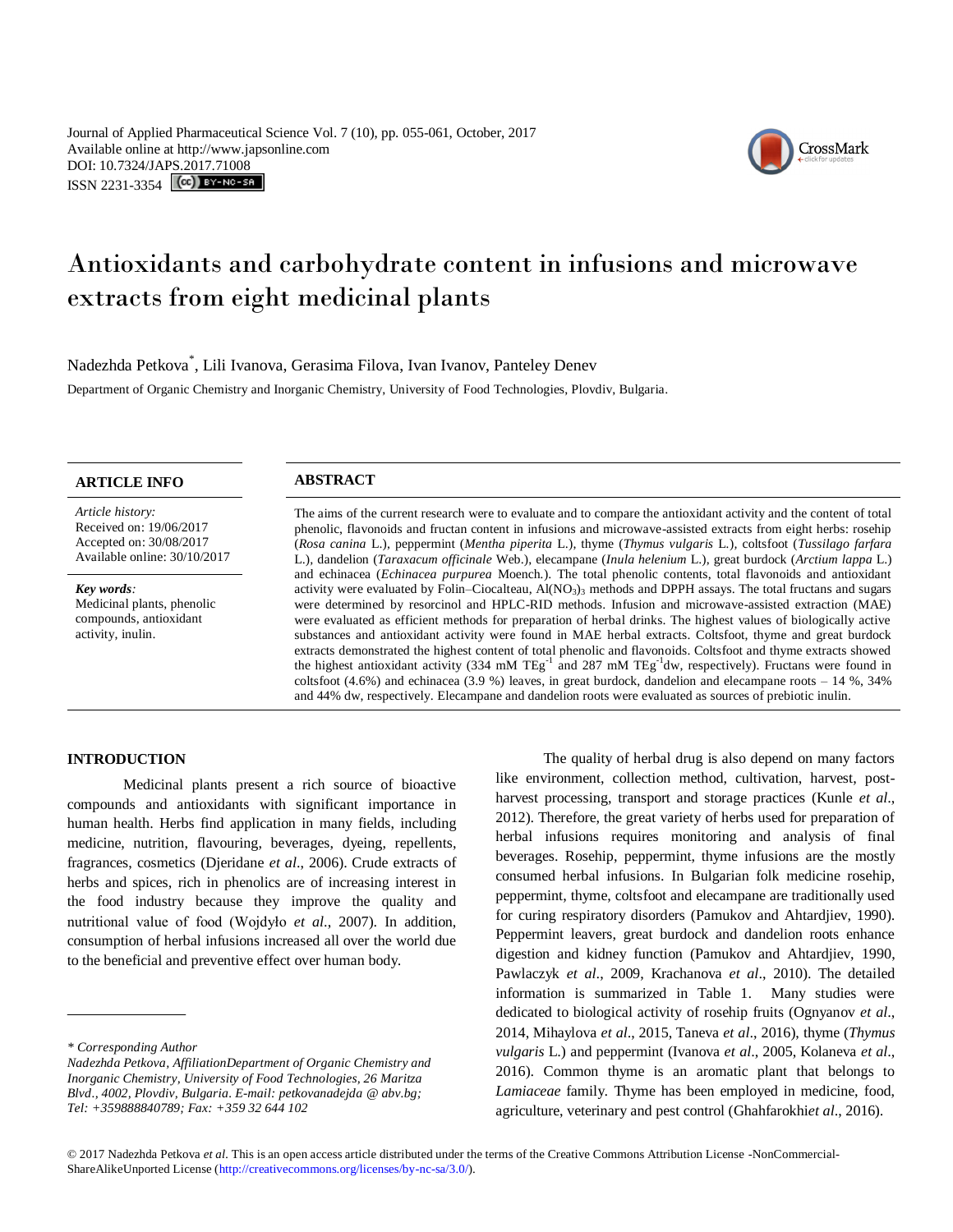| <b>Common name</b>                  | Family     | Vegetal part | <b>Traditional use</b>                                                                                            |
|-------------------------------------|------------|--------------|-------------------------------------------------------------------------------------------------------------------|
| RosehipRosa canina L.               | Rosacea    | fruits       | In vitamin C- deficiency diseases, anti-flu, diuretic, cardiotonic                                                |
| Peppermint Mentha piperita L.       | Labiatae   | leaves       | Spasmolytic, antiseptic, gastric disorders, indigestion neuralgia, myalgia, antivomiting                          |
| Thyme <i>Thymus vulgaris</i> L.     | Labiatae   | Aerial parts | Expectorant, antitusive, asthma, whooping-cough, insomnia, headache, anemia,<br>gastritis, colics, diarrhea       |
| Coltsfoots Tussilago farfara L.     | Asteraceae | leaves       | Gastrointestinal and urinary ailments, asthma, bronchitis, blood purification,<br>rheumatism and skin irritations |
| Dandelion Taraxacum officinale Web. | Asteraceae | roots        | Cholagogue, diuretic, arthritis, antihepatic, antidiabetic, prevention of renal gravel and<br>loss of appetite    |
| Elecampane Inula helenium L.        | Asteraceae | roots        | Cholagogue, diuretic, antihelmintic, expectorant, wounds healing                                                  |
| Great burdock Arctium lappa L.      | Asteraceae | roots        | Diuretic, rheumatism, gastritis, gout, throat pain, arthritis, rashes                                             |
| Echinacea Echinacea purpurea Moench | Asteraceae | leaves       | Urinary diseases, curing syphilis and septic wounds, "anti-toxin" for snakebites                                  |

**Table 1:** Application of medicinal plants in phytotherapy and traditional medicine (Pamukov and Ahtardjiev, 1990; Barnes *et al*., 2005, Pawlaczyk *et al*., 2009, Krachanova *et al*., 2010).

Its anti-MRSA activity was also demonstrated (Khadir *et al*., 2013). Herbal infusion of peppermint (*Mentha piperita*) leaves helps in curing indigestion, jaundice, liver diseases and gastric disorders. It was reported that the flavonoids and phenolic acids in *Mentha piperita* exhibited antioxidant, cholegogic and anti-allergic activities (Ivanova *et al.*, 2005, Krachanova *et al*., 2010).

Coltsfoot, dandelion, elecampane, great burdock and echinacea are medicinal plants from Asteraceae family. Coltsfoot has been used in folk remedies as herbal tea. The coltsfoot's pharmacological properties includes also antibacterial, antiinflammatory, antioxidant and also some neuroprotective activities (Nedelcheva *et al*., 2015).

In Bulgarian traditional herbal medicine dandelion is used mainly for treatment of digestive diseases. Its roots are a rich source of polysaccharides, mainly inulin-type fructans and smaller amounts of pectin, resin, and mucilage (Schütz *et al*., 2006, Petkova *et al*., 2015).

*Arctium lappa* L. possesses antioxidants and antidiabetic, anti-inflammatory effects, anti-cancers, anti-allergic effect, antiulcer effect, antitubercular activity, anti-acne, anti-sterility, antiulcerogenic, ulcerative colitis, angiostrongyliasis effect, gastroprotective activity, hepatoprotective effects, anti-aging effect, anti-austeric activity and cytotoxicity effect (Miraj and Keivani, 2016). Elecampane roots are used in folk medicine as infusions and tinctures for curing asthma, bronchitis, lung disorders, tuberculosis, indigestion, chronic enterogastritis, for wound healing, treatment of emesis and diarrhea. Its pharmacological properties include also anti-inflammatory, antioxidant, anticoagulant, anti-tumor, antimicrobial and insecticidal activities (Konishi *et al*., 2002, Stojakowska *et al*., 2006, Huo *et al*., 2008). *Echinacea purpurea* possesses important immuno-stimulatory and anti-inflammatory properties. The plant extracts have shown antioxidative, antibacterial, antiviral, and antifungal properties and are used for treating common cold and respiratory and urinary diseases (Barnes *et al*., 2005, Manayi *et al*., 2015). The aerial parts of echinacea contain alkamides, caffeic acid esters, polysaccharides and polyacetylenes (Barnes *et al*., 2005).

Most of the researches presented data about antioxidant activity and bioactive compounds obtained after 80 % methanol, ethanol or acetone extraction (Ivanova *et al*., 2005; Krachanova *et al*., 2010, Petkova *et al*., 2017). These values did not present correctly the content because of its toxicity or limited used as a tincture. The quality of herbal drug is also depended on many factors like environment, collection method, cultivation, harvest, post harvest processing,transport, storage practices,technique, solvents, time and extraction temperature.

The most commonly used herbal extracts for oral intake are some herbal infusions. Nowadays, people applied microwave irradiation for preparation of herbal extracts in domestic ovens. Therefore, the comparison of extraction of phytochemical compounds obtained by MAE and infusion presents interest for the consumers.

The aim of the current study was to evaluate the content of biologically active compounds (phenolic, flavonoids and fructans) and antioxidant activity of the water extracts form eight medicinal plants rosehip fruits, elecampane roots, dandelion roots, great burdock roots, thyme, coltsfoot, peppermint leaves obtained by infusion and microwave-assisted extraction.

## **MATERIALS AND METHODS**

## **Plant material**

The plant material was purchased from the local drugstore in Plovdiv, Bulgaria.The dried and coarsely ground roots of burdock (Radix Arctii Lappae), dandelion(Radix Traxaci), elecampane (Radix Inulae), echinacea tea and peppermint were produced by ALIN Company, Alino village, Samokov, Bulgaria. Coltsfoots leaves (Farfara folium) were produced by Thalloderma Ltd., Varna, Bulgaria. Rose hip fruits and thyme leaves were produced by Bioprogramme Ltd, Bulgaria. The plant material was finely ground, kept in closely tight containers and used for further analysis.

## **Preparation of the extract**

The infusions were prepared as it was described by producer of herbal products. In brief a paper bag (1 g) of rosehip, thyme, mint, echinacea (2 g) was poured with 250 ml boiling water and was left for 3-5 min. Coltsfoots leaves (2 g) was pour with 200 ml boiling water and was left for 1 hour. Dandelion and burdock roots were infused with 500 ml water for 10 min, while 7 g elecampane roots were left with boiling water for 5 min. Microwave-assisted extraction (MAE) was performed in a microwave oven CROWN with 700 W power and frequency 2450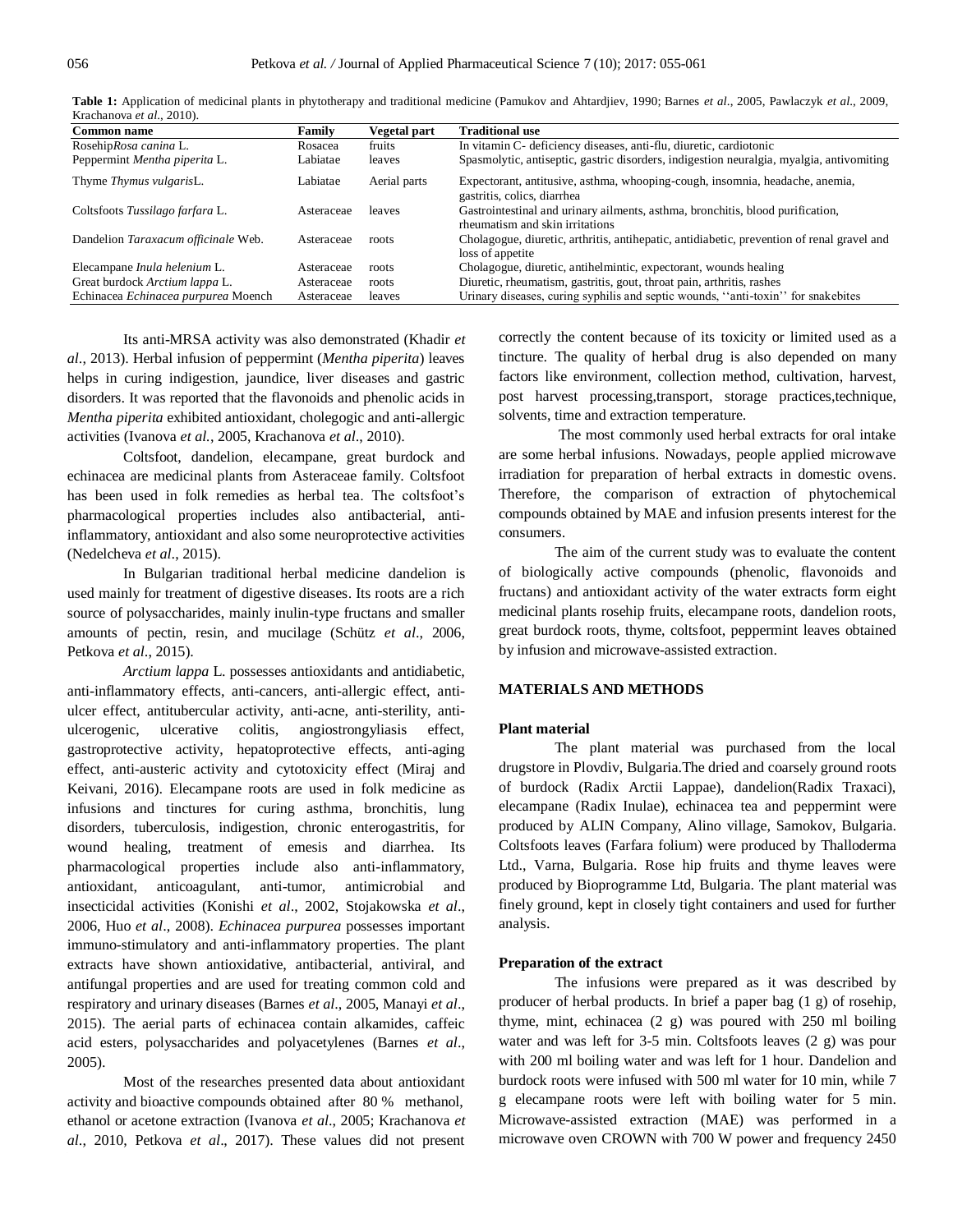MHz for 5 min at maximum power 700 W. The extraction was performed in the same water to solid ratio as described above.

#### **Determination of total phenolic content**

The total phenolic content (TPC) was determined using the Folin–Ciocalteu's reagent according to Stintzing *et al*. (2005) with some modification. Basically, 0.2 ml herbal extract was mixed with 1 ml Folin–Ciocalteu reagent diluted five times and  $0.8$  mL 7.5%  $Na<sub>2</sub>CO<sub>3</sub> was added. After 20 min, the absorption was$ measured at 765 nm against a blank sample. The results were expressed in mg equivalent of gallic acid (GAE)  $g^{-1}$  dw, according to a calibration curve; built in range of 0.02 - 0.10 mg.

#### **Determination of total flavonoids content**

The total flavonoids content was determinated by  $Al(NO<sub>3</sub>)<sub>3</sub>$  reagent. The absorbance was measured at 415 nm. The results were presented as mg equivalents quercetin (QE) per g dw according to the calibration curve with quercetin as a standard (Ivanov *et al*., 2014).

#### **The DPPH radical-scavenging ability**

Each herbal extract (0.15 ml) was mixed with 2.85 ml freshly prepared 0.1mM solution of DPPH in methanol. The reduction of absorbance at 517 nm was measured by spectrophotometer in comparison to the blank containing methanol. A standard curve was built with Trolox. The results were expressed in mM Trolox<sup>®</sup> equivalents (TE)  $g^{-1}$  dw (Ivanov *et al*., 2014).

#### **Spectrophotometric determination of total fructans**

The fructans content in water extracts expressed as fructose equivalent was defined spectrophotometrically by resorcinol-thiourea reagent (Petkova and Denev, 2012). Hundred microliters extract were mixed with 100 μL resorcinol (1% ethanol solution), 100 μL thiourea (0.1% ethanol solution), 800 μL 95 % ethanol and 900 μL HCl and heated 8 min at 80°C, cooled and filled with water until 10 mL. Then the absorbance was measure at 480 nm against a blank sample.

# **HPLC-RID analysis of sugars, fructooligosacharides and inulin**

The sugars, FOSs and inulin content extracts were analyzed by HPLC-RID method. Chromatographic separationwas performed on HPLC Elite Chrome Hitachi, coupled refractive index detector Chromaster 5450 and a column Shodex® Sugar SP0810(300 mm  $\times$  8.0 mm i.d.) with Pb<sup>2+</sup>and a guard column Shodex SP - G (5  $\mu$  m, 6  $\times$  50 mm) operating at 85°C. The mobile phase was distilled water with a flow rate 1.0 mL min<sup>-1</sup> and the injection volume was 20 μL (Petkova *et al*., 2014).

#### **Statistical analysis**

The presented results were average from two independent experiments carried out in triplicates. The data were expressed as mean  $\pm$  SD and statistically analyzed using MS Excel software.

# **RESULTS AND DISCUSSION**

In this study the infusion and microwave water extracts from eight medicinal plants from Asteraceae, Rosacea and Labiatae family were investigated for content of total phenolic, total flavonoids, total fructans and antioxidant activity.

#### **Total phenolic content**

The total phenolic content varied in infusion and microwave water extracts from 5.3 to 47.1 mg  $GAEg^{-1}dw$  (Table 2). The highest content was found in thyme extracts, while the lowest TPC was detected in dandelion roots infusions (5.3 mg GAE  $g^{-1}$ dw). Coltsfoots (42.7 mg GAE  $g^{-1}$ dw), peppermint (37.7 mg GAE  $g^{-1}$  dw) and roots of great burdock (34.8 mg GAE  $g^{-1}$  dw) also demonstrated higher levels of phenolic compounds in comparison with other investigated herbal extracts. Two other medicinal plants with significant amount of TFC were rosehip fruits and Echinacea leaves extracts. The total phenolic content in infusions and microwave extracts decreased in the following order: thyme>coltsfoots>peppermint>great burdock>rosehip> Echinacea > elecampane>dandelion.

#### **Table 2:** Total phenolic (mg GAE  $g^{-1}$  dw) and total flavonoid content (mg QE  $g^{-1}$  dw) in medicinal plant.

| <b>Plant</b>                          | <b>Infusion</b> |                | <b>MAE</b>     |                |
|---------------------------------------|-----------------|----------------|----------------|----------------|
|                                       | TPC             | TF             | <b>TPC</b>     | TF             |
| Rosehip ( <i>Rosa canina L.</i> )     | $26.8 \pm 0.1$  | $2.9 \pm 0.4$  | $30.1 \pm 0.3$ | $3.0 \pm 0.2$  |
| Thyme ( <i>Thymus vulgaris</i> L.)    | $41.4 \pm 0.6$  | $6.3 \pm 0.3$  | $47.1 \pm 0.2$ | $9.5 \pm 0.4$  |
| Peppermint (Mentha piperita L.)       | $35.1 \pm 1.2$  | $12.5 + 0.4$   | $37.7 \pm 0.5$ | $12.8 \pm 0.5$ |
| Coltsfoots (Tussilago farfara L.)     | $38.5 \pm 1.1$  | $13.1 \pm 0.6$ | $42.7 \pm 0.3$ | $15.0 \pm 1.1$ |
| Dandelion (Taraxacum officinale Web.) | $5.3 \pm 1.0$   | $2.0 \pm 0.5$  | $6.0 \pm 0.6$  | $2.2 \pm 0.4$  |
| Elecampane (Inula helenium L.)        | $9.4 \pm 0.1$   | $3.7 \pm 0.3$  | $10.7 + 0.1$   | $4.2 \pm 0.2$  |
| Great burdock (Arctium lappa L.)      | $34.8 \pm 0.2$  | $13.1 \pm 0.4$ | $32.4 \pm 1.4$ | $15.6 \pm 1.4$ |
| Echinacea (Echinacea purpurea)        | $26.7 \pm 0.4$  | $4.1 \pm 0.7$  | $24.1 \pm 1.1$ | $7.4 \pm 0.6$  |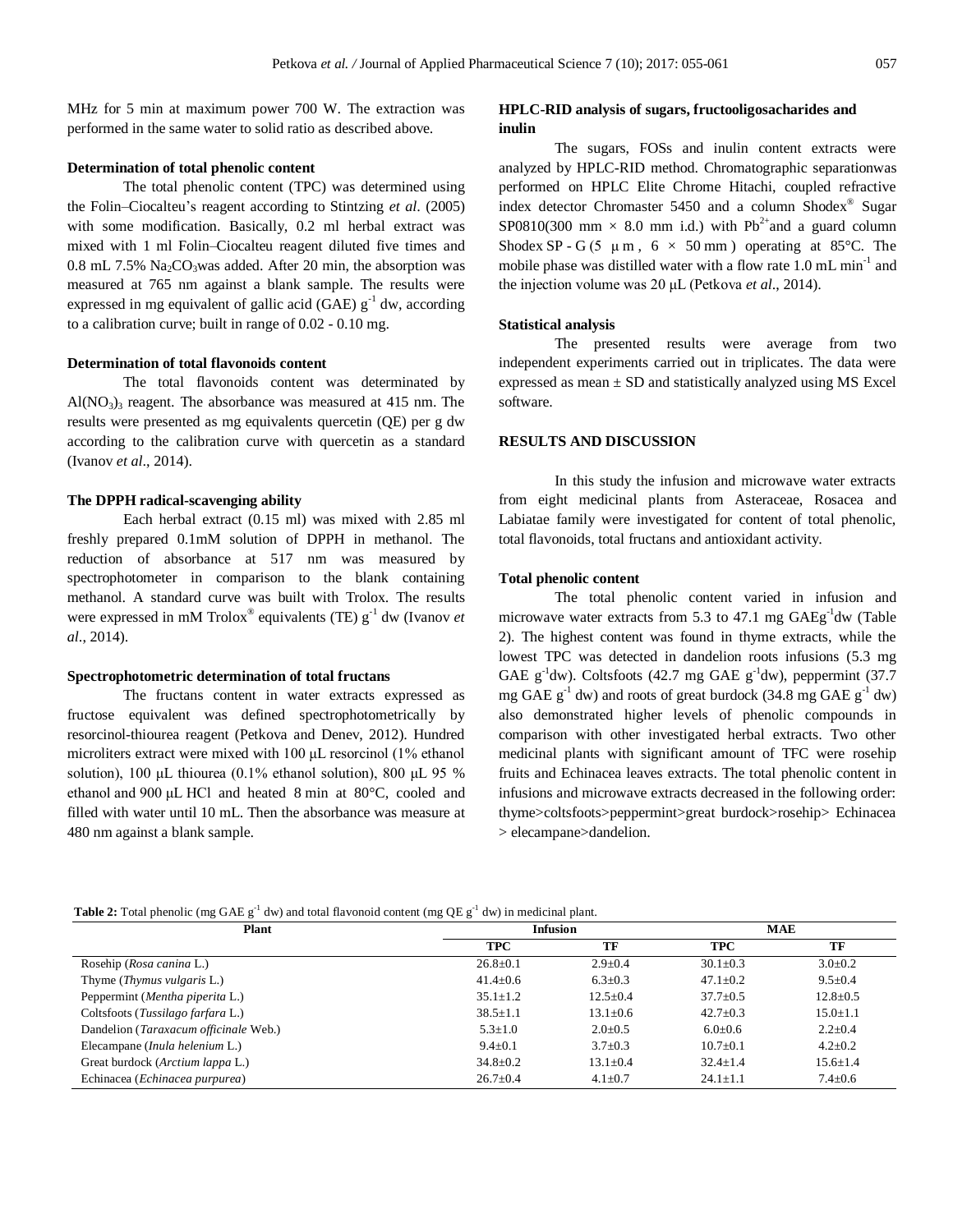#### **Total flavonoids content**

Total flavonoids present in the range from 2.0 to 15.6 mg QEg<sup>-1</sup> dw. The highest content of flavonoids was found in infusions and extracts of great burdock roots: 13.1 and 15.6 mg QEg<sup>-1</sup> dw, respectively. Coltsfoots and peppermint leaves extracts demonstrated also high content of the total flavonoids content. In contrast, the extracts from dandelion and elecampane roots contained the lowest levels -4.2 and 2.2 mg  $QEg<sup>-1</sup>$  dw. Our results were in an agreement with previous reports that the most common flavonoids were mainly distributed in representatives from Labiatae and Compositae (Asteracea) (Wojdyło *et al*., 2007, Kolaneva *et al*., 2016, Petkova *et al*., 2017) The results from our study were near or less than some previous reports for total phenolic content in *Rosa canina* L. fruits from Turkish and Bulgarian origins (Demir and Ozcan, 2001; Pirone*et al*., 2007; Ghazghazi *et al*., 2010, Ognyanov *et al*., 2014; Mihaylova *et al*., 2015) that could be explained by extraction procedure and used solvent. In general, the highest total phenolics and flavonoids content were established in water extracts obtained after microwave irradiation for 5 min. The difference between infusion and microwave-assisted extraction was not so significant. Similar results were obtained for total phenolic and flavonoid content in both extracts for each medicinal plant (Table 2). *Echinacea purpurea* water extracts showed significantly high content of total phenolic and flavonoids (Table 2) and the antioxidant activity was also high 193.2 mMTE  $g^{-1}$  dw for MAE and 164.1 mMTE $g^{-1}$  dw, respectively (Fig. 1). This activity could be explained with presence in the aerial parts of *E. purpurea* of flavonoids (0.48%) (quercetin, kaempferol, isorhamnetin and their glycosides and also anthocyanin, but also and free phenolic acids (chicoric, *p*coumaric, *p*-hydroxybenzoic and protocatechnic acids) (Barnes *et al*., 2005). Our results showed that the total phenols and AOA was higher than the reported previous for 80 % methanol extracts from the same plant (Pietta *et al*., 1998, Wojdyło *et al*., 2007). Therefore, the content of bioactive compounds in extracts strongly depends on extracting solvent and technique. Dandelion and elecampane root, as well as thyme water extracts showed higher results for total phenolic content and antioxidant activity in comparison with previous reports for 80% methanol extracts (Wojdyło *et al*., 2007). The total flavonoids content of MAE extracts coincided with our previous study with conventional six hours extraction with ethanol and water (Petkova *et al*., 2015a, Petkova *et al*., 2015b). Therefore, the application of accelerated extraction procedure reduces significantly the extraction time with 5 hours and 55 sec.

#### **Antioxidant activity**

The radical scavenging activity of different medicinal water extracts was tested using methanol solution of the stable free radical DPPH. The results were summarized in Fig. 1. Great difference in antioxidant activity was observed between species. The results for scavenging of DPPH radical were in ther range from 18.4  $\pm$  0.6 to 334.1  $\pm$  0.3 mM TE g<sup>-1</sup> dw. The highest antioxidant activity possessed great burdock  $245.12 \text{m} \text{M}$  TE  $g^{-1}$  dw, followed by coltsfoots and peppermint extracts (Fig. 1). The high antioxidant activity of *Arctiticum lappa* L. could be explained with the presence of caffeic and chlorogenic acid that possesses antioxidant, strong inhibitory effect on herpesvirus (HSV-1, HSV-2) and adenovirus (Chan*et al*., 2011).



**Fig. 1:** Antioxidant activity of infusion and water microwave-assisted extracts from selected medicinal plants.

The lowest antioxidant activity possessed dandelion extracts 18.43mM TE  $g^{-1}$  dw. DPPH was chosen as an assay for evaluation of antioxidant activity because is quick and simple to be performed. The strongest antioxidant activity was established in the herbal water extracts from microwave extraction. Two representatives from Compositae (Asteracea) (coltfoots and great burdock) and two from Labiate (peppermint and thyme) herbs showed significantly high antioxidant potentials. The high antioxidant activity of coltsfoot could be explained with presence of terpens: arnidol, faradiol, sterols, flavonoids (kaempferol, quercetin and its glycosides, rutin, hiperoside), phenolic acids (ferulic, caffeic, chlorogenic, galic and *p*-hydroxybenzoic acids) (Ivancheva and Stancheva, 2000; Nedelcheva *et al*., 2015).

# **Correlation between antioxidant capacity and total phenolic content**

The correlation between total antioxidant capacities obtained by DPPH and total phenolic contents of medicinal plant extracts were presented (Fig. 2A), as well as correlation between DPPH and total flavonoids content (Fig. 2B). The results showed positive linear correlations between total antioxidant activities and total phenolic contents (coefficient of correlation  $r^2 = 0.95$  (Table 3).

**Table 3:** Correlation between total phenolic content (TFC) and antioxidant activities.

|             | <b>TDC</b><br>11 C | $\blacksquare$<br>lavonoids |
|-------------|--------------------|-----------------------------|
| <b>NDDL</b> | 0.50<              |                             |
|             |                    |                             |

These results suggested that the total phenolic compounds contributed significantly to the antioxidant activity of the investigated infusions and microwave plant extracts. In addition, similar observations about linear correlation between the content TPC and their antioxidant activity were reported by other researchers (Wojdyło *et al*., 2007; Krachanova *et al*., 2010).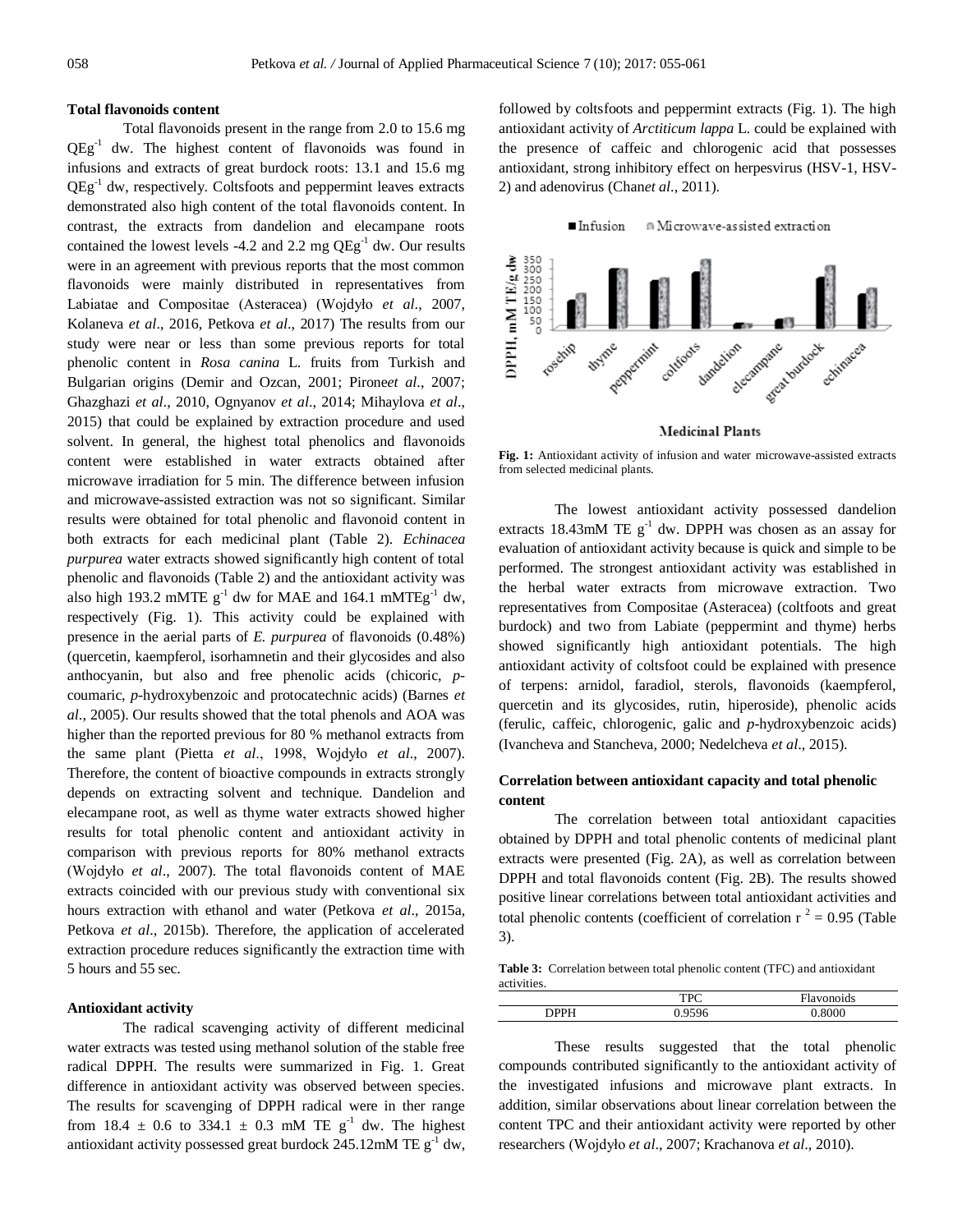

Fig. 2: Linear correlations between DPPH values and total phenolic content (A) values; Coefficient of determination ( $R^2$ =0.9209), as well as DPPH values and total flavonoid content (B) for medicinal plant extracts; Coefficient of determination ( $R^2$ =0.6404).

#### **Carbohydrate content**

Fructose, sucrose and fructans were found in detectable content in all extracts from medicinal plants except thyme (Table 4). In general, the carbohydrate content in microwave water extracts was higher than the infusions. Therefore, MAE accelerates extraction of monosaccharides and other carbohydrates in solvents. The highest values were found in elecampane and dandelion roots, where the total fructans dominated significantly. The data obtained for *Rosa canina* L. fruits were in range from 6.7 to  $8.2g100 g<sup>-1</sup>$  dw. These data were in accordance with previous reports that mature rosehip fruits contained fructose (6.5%) and sucrose (0.5%) (Pirone *et al*., 2007; Ognyanov *et al*., 2014).

**Table 4:** Carbohydrates content express as fructose equivalent in medicinal plant extracts, g  $100 \text{ g}^{-1}$  dw, means  $(n=3)$ .

| <b>Plant</b>   | <b>Plant material</b> | <b>Infusion</b>          | <b>MAE</b>               |
|----------------|-----------------------|--------------------------|--------------------------|
| Rosehip        | fruits                | $6.7 \pm 0.1^{\circ}$    | $8.2 \pm 0.2^{\text{a}}$ |
| Thyme          | aerial parts          | n.d <sup>a</sup>         | n.d <sup>a</sup>         |
| Peppermint     | aerial parts          | $1.7 \pm 0.1^{\text{a}}$ | $1.9 \pm 0.1^a$          |
| Coltsfoots     | leaves                | $2.0 \pm 0.2^b$          | $4.7 \pm 0.2^b$          |
| Dandelion      | roots                 | $27.6 \pm 0.4^b$         | $34.6 \pm 0.6^b$         |
| Elecampane     | roots                 | $41.9 \pm 0.6^{\circ}$   | $44.4 \pm 0.4^{\circ}$   |
| <b>Burdock</b> | roots                 | $12.0 \pm 0.2^b$         | $14.5 \pm 0.2^{\rm b}$   |
| Echinacea      | roots                 | $2.9 \pm 0.1^{\rm b}$    | $4.7+0.2^b$              |

<sup>a</sup>fructose and sucrose; <sup>b</sup>fructose, sucrose and total fructans (inulin and FOS), n.d –not detected.

More detailed investigation was done for evaluation of fructose, sucrose, inulin and the total fructans. From the obtained results the highest values of inulin (33 g 100  $g^{-1}$  dw) and FOS content were found in elecampane rootsextracts. It is well-known that inulin form chicory and dandelion roots possesses immunomodulation activity and bifidogenic properties (Trojanova *et al*., 2004).Therefore, its content in herbal extracts is important for human digestion and health. Significant amount of inulin presents in dandelion, elecampane and burdock roots (Fig. 3). Kardošová *et al*. (2003) and Olennikov and Tankhaeva (2011) reported earlier isolated linear *β*-1,2glucofructan from *A. lappa*roots with a degree of polymerization 18–19 (Mw =2.95 kDa) that demonstrated an antitussive effect and a pronounced immunomodulatory activity. Inulin content(4.7 g 100  $g^{-1}$  dw) in extracts of *Arcticum lappa* was in agreement with a previous

report of Olennikov and Tankhaeva (2011). Moreover, in Bulgarian burdock the levels of inulin and total fructans were lower than Russian representatives, where the content of high molecular inulin can reach up to 30 % (Bagaoutdinova *et al*., 2001). This could be explained with cold climate conditions, which stimulates accumulation of fructans as storage carbohydrates.



**Fig. 3:** Total fructans content (g  $100 \text{ g}^{-1}$  dw) in microwave-assisted extracts from medicinal plants.

Echinacea and coltsfoots leaves contained fructose, sucrose and FOS (1-kestose and nystose), as inulin in them did not increase 1.4 g 100  $g^{-1}$  dw. The total fructans in coltsfoot leaves were in small amount in its roots where the content reached up to 17% (Stoyanov, 1974). Our results for total fructan content 4.7 g 100 g-1 dw in *Tussilago farfara* L. leaves coincided with mentioned data by Holligan *et al*.(1973).

The roots of medicinal plant *Inula helenium* L. present a valuable source of fructans from inulin-type, which are classified as soluble dietary fibers (Bagaoutdinova *et al*., 2001; Petkova *et al*., 2015b). Contrary to the low total phenolic, total flavonoids and antioxidant activity, root extracts from dandelion and elecampane contained high amount of inulin 24.5 and 33.7 g 100  $g^{-1}$ dw. The efficiency of microwave-assisted extraction was demonstrated in our earlier research with elecampane roots. The total fructans content in dandelion and elecampane roots extracts coincided with the reported content typical for autumn collected plants 34 % and 44 %, respectively (Bagaoutdinova *et al*., 2001; Petkova *et al*.,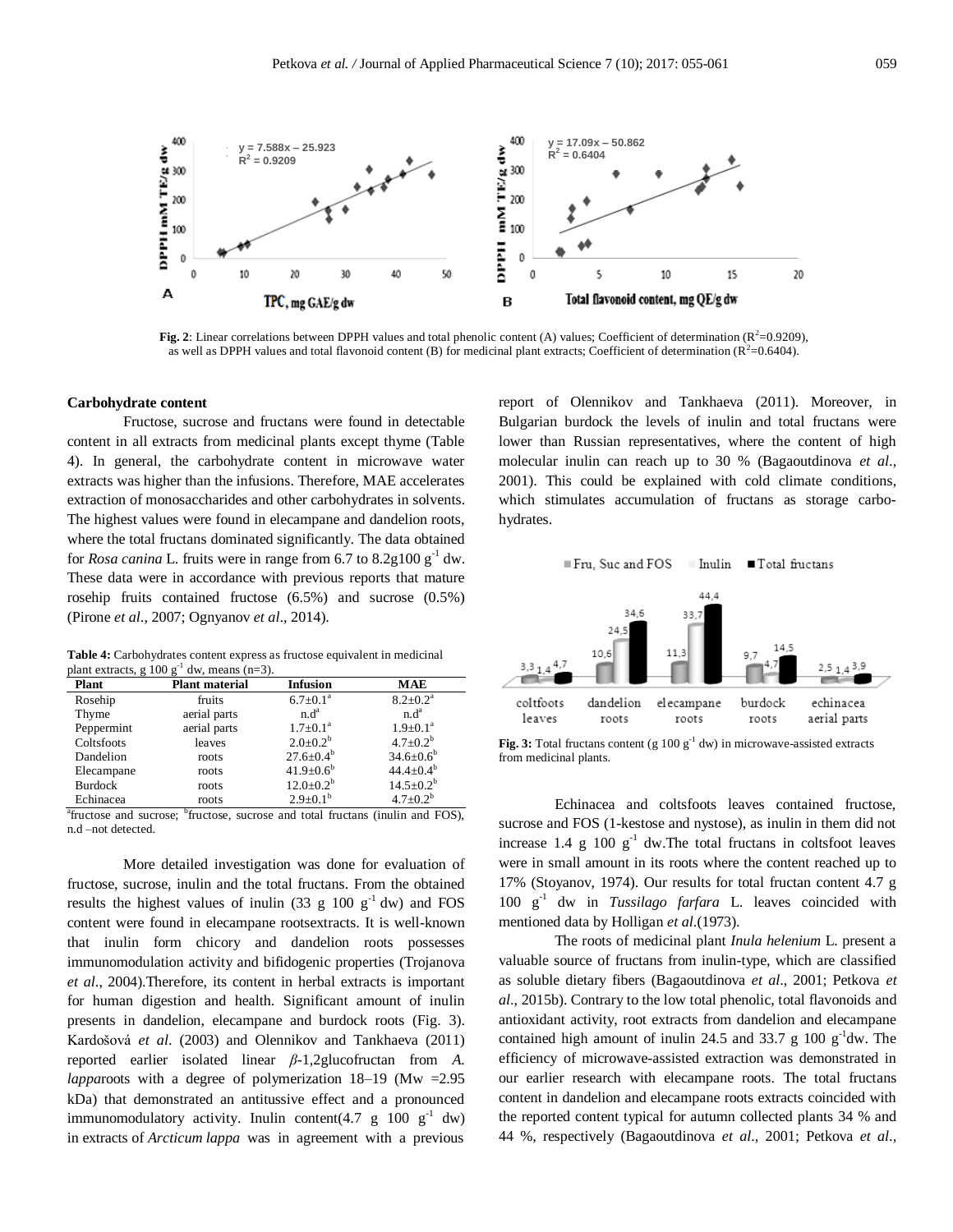2012; Petkova *et al*., 2015a,b). Therefore, the dandelion and elecampane roots are properly harvested when high molecular inulin is accumulated. This is important feature for biological activity, nutritional value and healthy effect of these plants, as potential prebiotics. The prebiotic activity of dandelion oligofructans stimulated the growth of *Bifidobacterium* cultures (Trojanova *et al*., 2004).

According to the results from the present work, every cup of microwave extracts prepared from Asteracea representatives contains inulin-type fructans, as follows: *Tussilago farfara* -14 mg, *Taraxacum officinale* - 245 mg, and *Inula helenium* 337mg, *Arcticum lappa* -47 mg and Echinacea14 mg. The obtained results enrich the information about presence of inulin in herbal infusions and extracts from medicinal plants. Therefore, herbal infusions as well as microwave extracts from these plants present essential source of soluble dietary fiber.

#### **CONCLUSION**

The prepared herbal extracts were evaluated as rich sources of phenolic compounds with high antioxidant activities. Positive correlation between the total phenolic content and antioxidant activity of extracts was established. The infusions and microwave extracts from some of medicinal herbs were evaluated as significant source of inulin with potential prebiotic effect, especially great burdock, elecampane and dandelion roots. One cup of tea from great burdock extract is enough to supply not only the needed content of antioxidants, but also and soluble dietary fiber in human diet. This study provides useful information for consumers and encourages them to consume herbal teas, because of the antioxidant and prebiotic potential of hot drink products and additives with appropriate healthy properties.

#### **Financial support and sponsorship**: Nil.

**Conflict of Interests**: There are no conflicts of interest.

#### **REFERENCES**

Bagaoutdinova I, Fedoseyeva P,Okoneshnikova F. Fructosecontaining carbohydrates in plants of different families localization and content. Chem. and Comput. Simul. But. Com, 2001; 2(5):13-16.

Barnes J, Anderson LA, Gibbons S,Phillipson JD. Echinacea species (*Echinacea angustifolia* (DC.) Hell., *Echinacea pallida* (Nutt.) Nutt. *Echinacea purpurea* (L.) Moench): a review of their chemistry, pharmacology and clinical properties. J Pharm Pharmacol., 2005; 57: 929- 54.

Chan Y, Cheng L, Wu J-H, Chan En, Kwan YW, Lee SM.-Y, Leung G, Yu PHF, Chan Sh W. A review of the pharmacological effects of *Arctium lappa* (burdock). Inflammopharmacol, 2011; 19:245–254.

Demir F, Ozcan M. Chemical and technological properties of rose (*Rosa Canina* L.) fruits grown wild in Turkey. J Food Engin, 2001; 47: 333-336.

Djeridane A, Yousfi M, Nadjemi B, Boutassouna D, Stocker P,Vidal N. Antioxidant activity of some Algerian medicinalplants extracts containing phenolic compounds. Food Chem. 2006; 97: 654–660.

Ghahfarokhi MG, Barzegar M, Sahari MA, Azizi MH. Enhancement of thermal stability and antioxidant activity of thyme essential oil by encapsulation in chitosan nanoparticles. J Agr Sci Tech. 2016; 18: 1781-1792.

Ghazghazi Н, Miguel M, Hasnaoui B, SebeiH, Ksontini M, Figueiredo A, Pedro LG, Barroso JG. Phenols, Essential Oils and Carotenoids of *Rosa Canina*from Tunisia and Their Antioxidant Activities. Afr J Biotechnol. 2010; 9(18): 2709-2716.

Holligan PM, Chen C, Lewis DH. Changes in the carbohydrate composition of leaves of *Tussilago farfara* during infection by *Puccina parum*. New Phytol*.*1973; 72: 947-955.

Huo Y, Shi H, Wang MY, Li XB. Chemical constituents and pharmacological properties of radixInulae. Pharm., 2008; 63:699-703.

Ivancheva S, Stancheva B. Ethnobotanical inventory of medicinal plants in Bulgaria. J Ethnopharm. 2000; 69(2): 16-172.

Ivanov I, Vrancheva R, Marchev A, Petkova N, Aneva I, Denev P, Georgiev V, Pavlov A. Antioxidant activities and phenolic compounds in Bulgarian Fumaria species. Int J Curr Microbiol App Sci. 2014; 3(2): 296-306.

Ivanova D, Gerova D, Chervenkov T, YankovaT. Polyphenols and antioxidant capacity of Bulgarian medicinal plants. J Ethnopharm. 2005; 96:145–150.

Khadir A, Bendahou M, Benbelaid F, Bellahcene C, Abdelouahid D-E., Museili A, Paollini J, Desjober J., Costa J. Evaluation of the MRSA Sensitivity to essential oils obtained from four algerian medicinal plants. Journal of Applied Pharmaceutical Science. 2013; 3(07): 018-024.

Kardošová A, Ebringerová A, Alföldi J, Nosál'ová G, Fraová S, Híbalová V. A biologically active fructan from the roots of *Arctium lappa* L., var. Herkules. Biol Macromol. 2003; 33:135–140.

Kolaneva S, Ivanov I, Petkova N, Mihaylova D. Polyphenolic profile and in vitro antioxidant activities of herbal infusions from commercially available *Mentha piperita*. Proceedings of the XIII National Conference "Natural Science" 2015, 25-27 September, Varna, 2016; 11- 15.

Konishi T, Shimada Y, Nagao T, Okabe H, Konoshima T. Antiproliferative sesquiterpene lactones from the roots of *Inula helenium*. Biol Pharm Bull. 2002; 25: 1370-1372.

Kratchanova M, Denev P, Ciz M, Lojek An,Mihailov At. Evaluation of antioxidant activity of medicinal plants containing polyphenol compounds. comparison of two extraction systems.Acta Biochim Pol. 2010; 57(2): 229–234.

Kunle O, Egharevba H, Ahmadu P. Standardization of herbal medicines - a review.Int J Biodiver. Conserv. 2012; 4(3): 101-112.

Manayi A, Vazirian M, Saeidnia S. *Echinacea purpurea*: Pharmacology, phytochemistry and analysis methods. Pharm Rev. 2015; 9(17): 63-72.

Mihaylova D, Georgieva L, Pavlov A. Antioxidant activity and bioactive compounds of *Rosa Canina*L. herbal preparations. Scientific Bulletin. Series F. Biotechnologies. 2015; XIX:160-165.

Miraj S, Keivani Z, Pharmacological effect of *Actium lappa*: a review study, Pharm Lett. 2016; 8 (9):102-106.

Nedelcheva A,KostovaN, Sidjimov At.Pyrrolizidine alkaloids in *Tussilago farfara* from Bulgaria, Biotechnol BiotechnolEquip.2015; 29:sup1:S1-S7.

Ognyanov M, Georgiev Y, Denev P, Yanakieva I, Krachanova M. Bioactive compounds and health effects of rose hip fruits. Nauka Dietetika; 2014; 3-4(18):14-27 (on Bulgarian).

Olennikov DN, Tankhaeva LM. A quantitative assay for total fructans in burdock (*Arctium* spp.) roots. Rus J Bioorg Chem. 2011; 37(7): 893–898.

Pamukov P, Ahtardjiev H. 1990. Prirodna apteka.Sofia, Bulgaria,Zemizdat Publisher (on Bulgarian)

Pawlaczyk I, Czerchawski L, Pilecki W, Lamer-Zarawaska E,Gancarz R. Polyphenolic-polysaccharide compounds from selected medicinal plants ofAsteraceae and Rosaceae families: chemical characterization and blood anticoagulant activity. Carbohydr Polym. 2009; 77: 568-575.

Petkova N, Denev P. 2012. Extractionanddetermination of fructans (oligofructoses and inulin). Proceeding papers of 9th conference